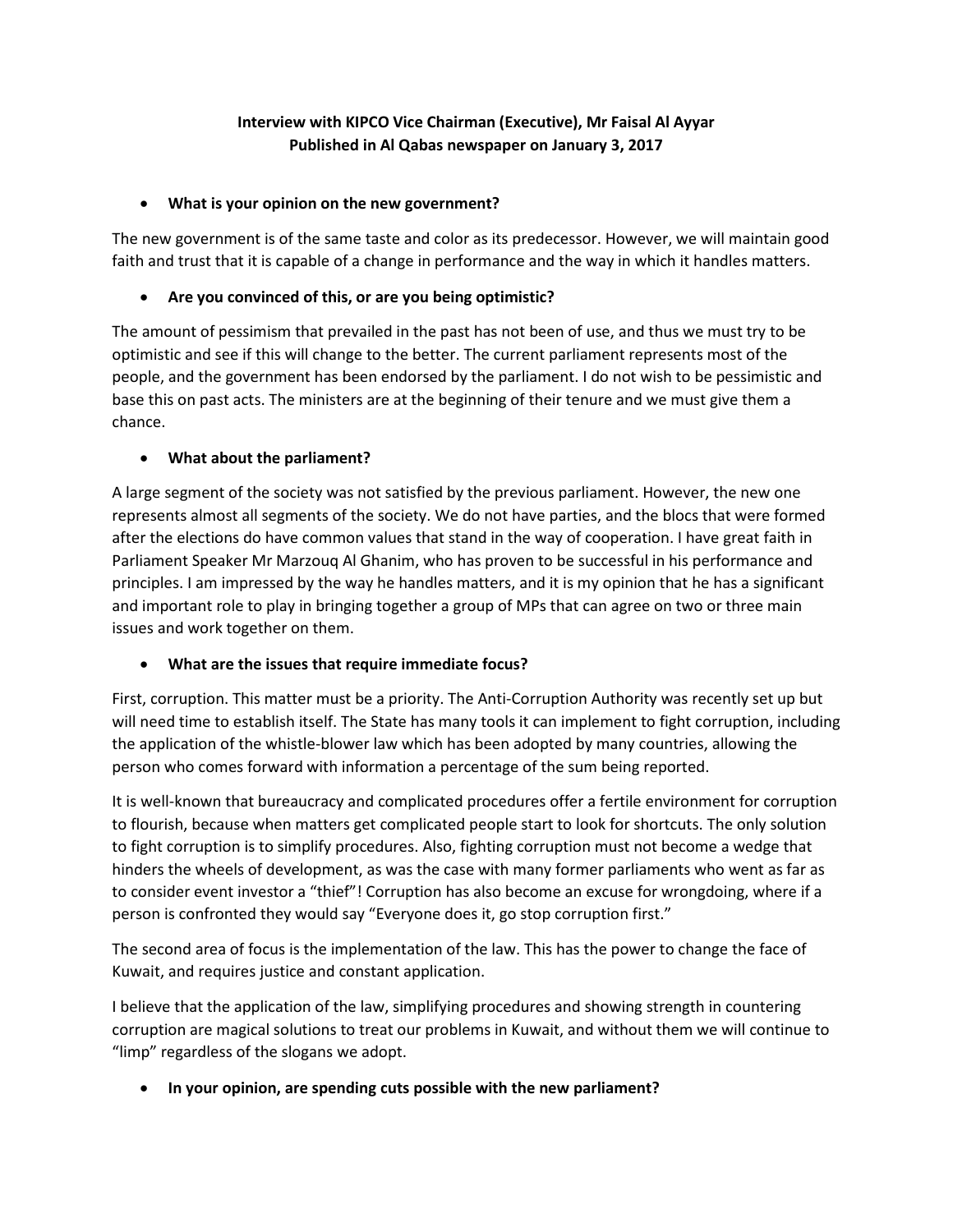Yes, they are possible, but not in the first year. Everyone talked about this matter during their campaigns, and I believe their case is strong and solid when it comes to spending cuts by the government and parliament. This can happen in the second year.

# • **Can the reform bill be applied?**

If the State does not show seriousness in slashing spending, and if it doesn't fight corruption through at least the enforcement of existing laws, it will be difficult to enforce the reform bill.

## • **What are the repercussions if the bill is not enforced?**

Calculating numbers is easy when it comes to accumulating deficit, the drop in financial status, downgraded ratings, all of which will affect everyone. I believe that there are two ways to reform. The first is to take matters into our own hands and take gradual and smooth measures to apply them to citizens, government and private sectors. And the second is to wait until we have no choice but to take measures, making the process a very painful one, especially as our financial capabilities at the time may not be as strong as they are now.

# • **What is your message to the citizen, who is being asked by the government to make a sacrifice?**

There is no doubt that citizens will have to make sacrifices, but they also need a role model and that would be the State. When the citizens is aware that the government is over-spending needlessly while asking him/her to cut down, the citizen's normal response would be, "Why me? I am not wealthier than the government and I have a government and commitments." However, if there is a role model, the citizen will take the initiative.

# • **Gulf states applied much harsher reforms, so why isn't Kuwait able to do the same?**

Simply because the voices of Kuwaiti citizens are much higher than those of any other Gulf nationals. Also, no Gulf state has offered its citizens as much as Kuwait has, and this makes dependency on the State a trend that citizens have gotten used to.

### • **Do you have any fast remedies for the diversification of Kuwait's revenue?**

First, utilizing Kuwait's geographic location, given that we share boarders with three large countries (Saudi Arabia, Iraq and Iran). We have in fact invested a lot of money in the construction of Mubarak Al Kabeer Port and Jaber Bridge, and more has been allocated for Silk City. Despite the fact that Mubarak Al Kabeer port is almost complete, no announcement has been made as to how it will be utilized.

This is something we can apply today, because the legal framework and infrastructure are in place, and countries like Iraq and Iran are in need of the role that Kuwait can play. So why, for instance, don't we select the largest 150 commercial companies in Iraq as a start and grant them facilitations for using the port?

There are those who believe that political circumstances do not allow for this, and my response is that we need to be realistic and learn from what is happening around us. Bahrain was a regional financial hub and fell back due to security concerns. Meanwhile, in Dubai we have an example of the benefits of being open. At some point in Jordan, passports were awarded to Iraqi merchants. Kuwait has the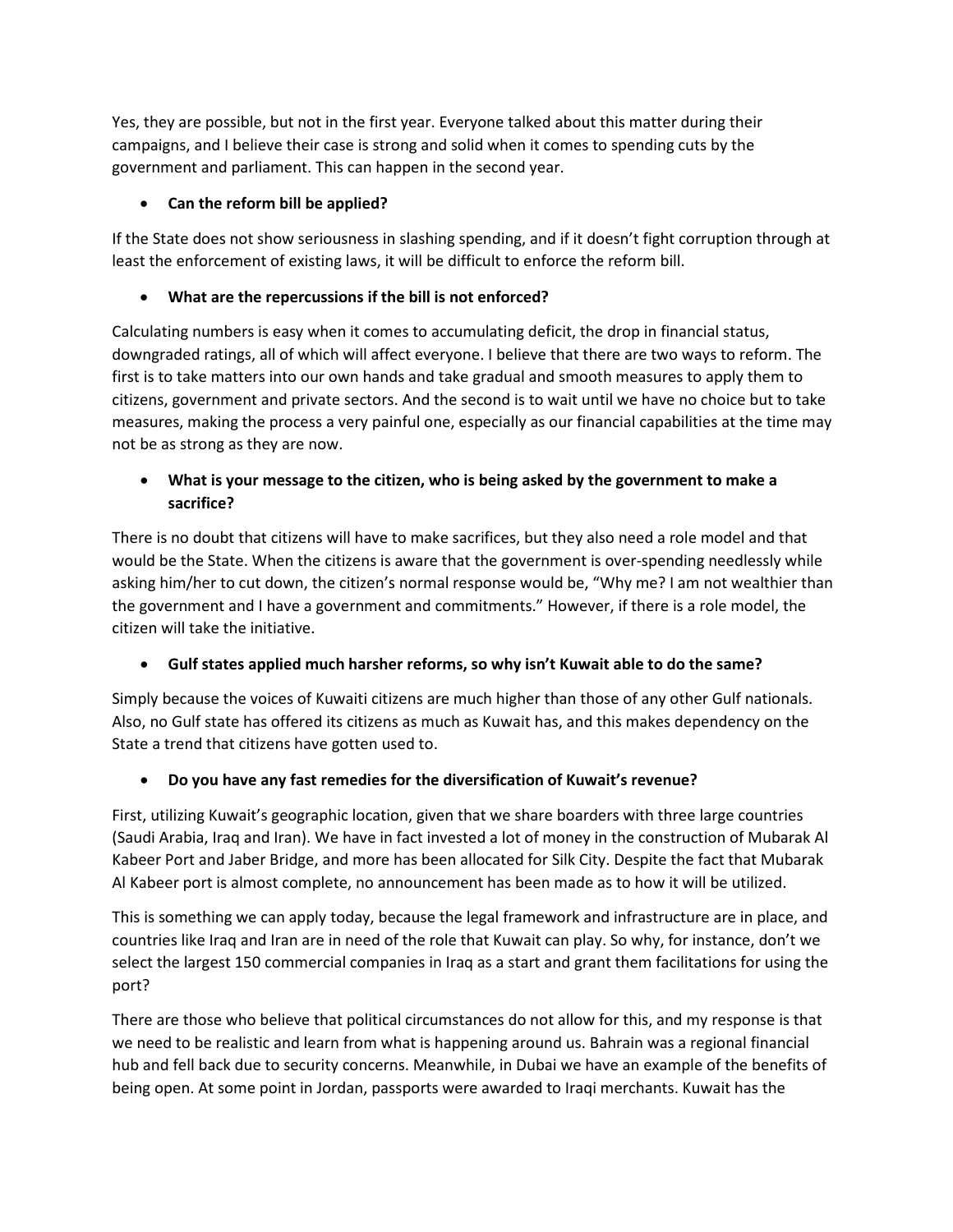capabilities and its location gives it an edge, and we must not look at Iraq in the circumstances it is in today, because at some point in the future it will stabilize and we need to focus on the rich south. There is no need for us to heed only to security concerns and lose out on opportunities with neighboring countries like Iraq and Iran.

Second, everything in Kuwait except for crude oil must be privatized, with the State keeping only crude oil as is done by Aramco and others. This way you encourage businesses and creativity, and the private sector is able to operate effectively. In this case, most of the oil will be exported in the form of oil derivatives with added value. Only after all of this can you implement a taxation law.

## • **What prevents the privatization of the oil sector?**

For a long time, the oil sector remained closed, while witnessing some slight changes recently. The mindset has remained the same for 50 years. I said at a seminar organized by the oil sector that "yours is a private club, and you need to open it up a little." Despite the changes that have taken place in the oil sector recently, it still remains a "semi-private club",

I am not accusing anyone of anything, but they can be more transparent, and to let go of this culture of many years requires a revolutionary mind and management. If this happens, foreign investments will race to use even before local ones.

# • **Do you believe that the best means is to offer the companies up in IPOs?**

When we talk about IPOs you will find those who say that people do not pay for the shares and once they have them they sell them immediately and use the money to travel or dress up. Bear in mind that many Russian billionaires became wealthy from such circumstances, where the government offered shares to citizens at discounted rates and they couldn't wait to sell them. And so people of influence bought all the shares and came to control large oil corporations.

### • **What would be an alternative route?**

I am not against the distribution of wealth, but this wealth must have a price. Citizens must not be given free shares, and if this is in fact the case, then they should at least be prevented from selling them for at least 5-10 years to teach people the importance of investment and prevent consumer spending tendencies.

# • **Do you believe that the development plan will be affected by the spending cuts?**

I don't see any spending cuts. I am happy with the infrastructure projects, including bridges and roads. But what bothers me is that the government continues to be over-staffing its ministries while suffering from low productivity. Despite this, we go on building huge headquarters for ministries and public entities that cost millions. One example is the headquarters of the Ministry of Awqaf and Islamic Affairs on the Fourth Ring Road, which is phenomenal in size. Why does the government allocate such capital during these difficult times? And why isn't the private sector given the chance to play a role?

There is needless overspending in the construction of fancy buildings. The cost of the headquarters of the Central Bank of Kuwait and Kuwait Investment Authority on the Gulf exceeds half a million dinars (cost of construction and land). Why doesn't the government put aside its conventional thinking and sell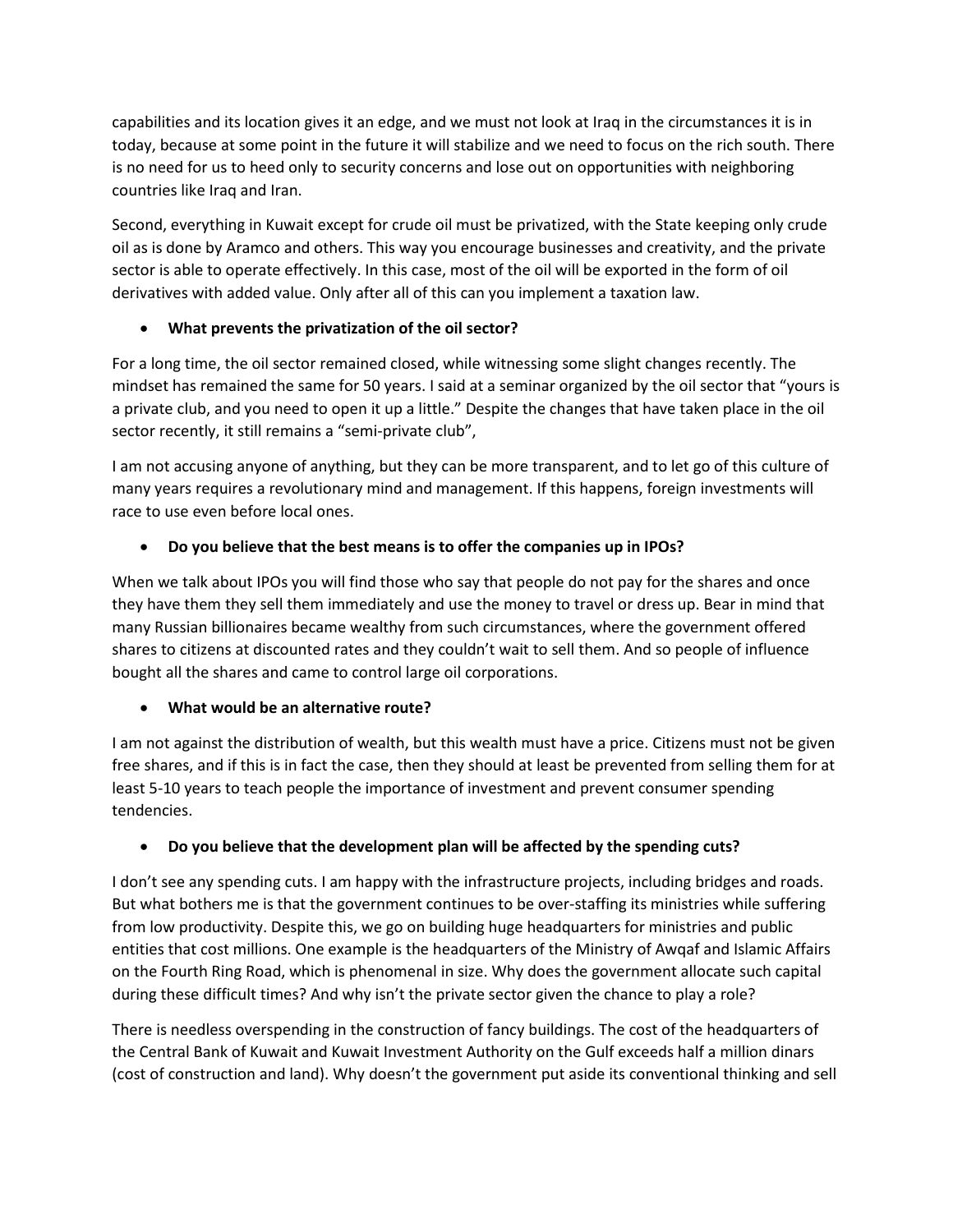this prime land, and instead building something at a lower cost along the Sixth Ring Road and on land owned by the government?

And if we must have headquarters for government entities, then why don't we adopt something similar to global practices where prime locations are allocated only for the teams that deal with the public, while support functions are located in places where the cost is lower. This, by the way, can also help alleviate the traffic problem because employees and clients will be heading outside the downtown area.

# • **You among the first to delist your companies. The law has changed and so has the CMA board of Governors, but companies continue to delist. What is the problem?**

We cannot deny the change and development in both the CMA and Kuwait Bourse. The problem, in my opinion, is placing pre-approvals from which most of the companies are suffering. For instance when you apply for a bond issuance, the long process is one that that is not suitable for the instantaneous changes of the market and its circumstances. I believe that the success of the CMA lies in easing and simplifying procedures and penalties, such that approvals are made post the transaction and not before, and those who do not adhere to regulations understand the penalties they stand to face.

This is why while the CMA has hundreds of employees, it needs many more to keep up with the preapproval process it has applied.

# • **Do you intend to delist any other companies?**

We have no intention of doing so. The delisting of companies came due to special circumstances. UGB is already listed in Bahrain, and we own a large percentage of UIC directly and indirectly. As for Manafae, its strategy became one that cannot be implemented.

In short, every listed company has its circumstances and reasons for staying on or getting delisted. There are those who wish to cut down spending, while other wish to steer away from supervisory procedures such as corporate governance.

# • **Do you intend to list any companies in the coming period?**

The environment is not health for listing new companies. At the moment, we are working to maintain the gains we have made in our markets and to expand our operations there. We are also working to raise the competitiveness of our companies and to continue to grow them.

# • **Are you interested in the "market maker" system that was recently issued?**

KAMCO may apply for this, but as KIPCO we are more interested in treasury share loans of which the Group has large reserves in the market.

# • **Are you optimistic that new tools will be made available in the market?**

Yes, because having new tools will made the market more dynamic and make profits possible in case the market goes up or down and thus make trading stronger. However, this depends on the type of tools that will be introduced, the way they are managed and how well people understand them.

### • **How do you rate Burgan Bank's performance?**

The bank's performance is good, and its results are proof of this.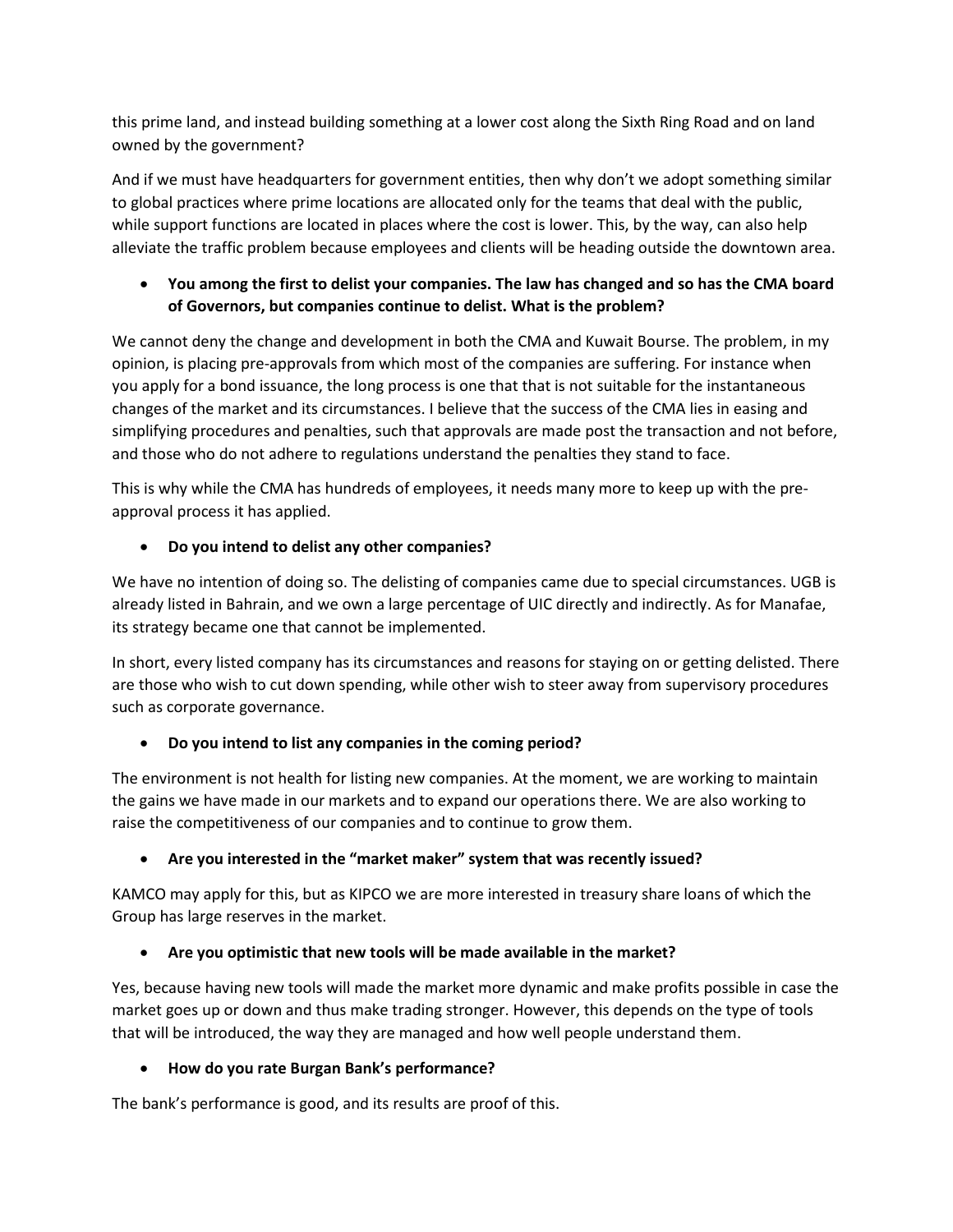### • **What is your relationship with the Central Bank of Kuwait, especially in relation to reserves?**

We continue to allocate reserves in cooperation with the Central Bank of Kuwait. What I would like to point out here is that after eight years of allocation, the bank's precautionary reserves have become a very large sum. The Central Bank has the option of continuing to request the allocation of cautionary reserves that are taken out of profits and reflect a bad bank performance, or it can benefit from this by increasing capital efficiency or increasing shareholder equity.

However, this is a second option that I present to the Governor. Banks can be allowed to announce the reserves as profit, and at the same time the banks are asked not to distribute them. This way, the reserves raise the capital efficiency and reflect good bank performance, which will reflect positively on Bourse performance.

## • **Are there other central banks that do this?**

We cooperate with a number of central banks that apply the principle of "grandfathering" in some cases and from whom we work together on financial engineering. The CBK does not do this, and applies laws word for word. A bank's n=mandate is to grow, and you cannot force shareholders to increase capital every year.

## • **Do you believe that part of Bourse's restrictions is related to the conservative policies of CBK?**

Yes, that is one of the main reasons. There is another example that I am sure is part of the real estate market drop, and that is the hasty implementation of the Basel III with no exceptions. These principles have not been implemented by many banks in many countries and are being taken gradually. We must understand that that our economy is limited and depends on the stock and real estate markets. The CBK's policies are affecting both.

### • **Did you benefit from removing JKB from under the Burgan Group?**

Yes, it gave Burgan a chance to breath and grow.

# • **Are you thinking of repeating this?**

We never stop thinking, but there is nothing definitive – only ideas at this point.

# • **Was Burgan affected by the drop in Turkish Lira?**

The numbers do not show a large impact on the results of Burgan Turkey. We have hedged and we are prepared for any repercussions.

## • **There is a slight drop in the growth rate of Burgan's profits in the first nine months. Why is this?**

We must remember that JKB's numbers have been taken out after the exit, and this accounted for around 10 million dinars. This is besides the increase in monetary value on Burgan, like other banks.

# • **What's new for OSN? Will there be an IPO or a sale?**

There is nothing new here. As an operational company we are working well and making close to US\$ 800 million a year. We are currently in a phase of additional fortification due to the rising competition. We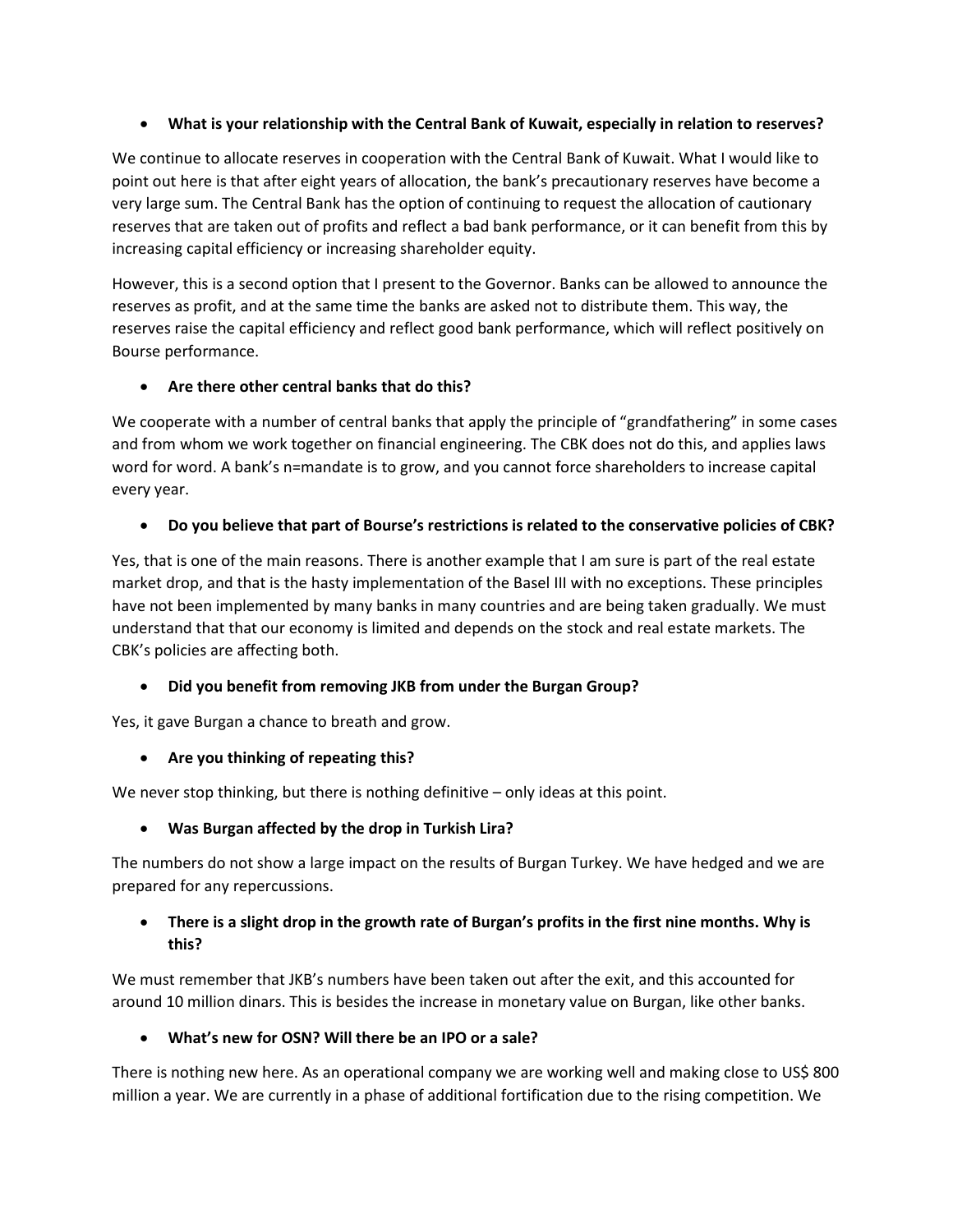have had to pay large sums to maintain our commercial relations with international studios, and we currently look to grow OSN in order to reduce additional costs.

# • **What about selling or merging with Qatari investors?**

There is no such talk at this time.

# • **Will your Group results fall in line with the expectations you announced during the Shafafiyah Forum?**

They will be close, but 2016 was a difficult year and I expect 2017 to be even more so.

## • **You predicted KIPCO would double its 2014 profit by 2014. Is this still the case?**

I expect that realizing this goal will be delayed for a year or two, but we will have achieved 50-60% of our target, which is excellent compared to market circumstances and the increasing operational costs. For instance, implementing Basel III and issuing bonds at half a million dollars over five years costs Burgan around 25 million dollars, and for this we only need to meet the supervisory requirements.

## • **What is the progress in Hessah Al Mubarak District?**

After all this time, we expect the Municipality to issue licensing soon. What I cannot understand is how investors are being treated, when we are investing billion in Kuwait under difficult market circumstances, including the drop in oil prices and the real estate market. However, I would like to note that we have recently begun to sense a new spirit at the Municipality.

### • **What is behind this delay?**

Bureaucracy. The project is new, and every official and employee was to take the safe way out, and that is usually the longer one. For instance, when we requested title deeds for each plot, one of the officials decided that we needed to obtain the approval of the State Property Department, when for other projects this was not a necessity. At the moment, 82 letters – one for each plot – must be written in order to get the approval of the Ministry of Justice. This is bureaucracy.

# • **You mentioned difficult market circumstances. Why are you going ahead with a project of this size?**

The project is unique in Kuwait and will be in high demand regardless of the circumstances. We are receiving requests from investments that assert this. All around the world, projects of this nature are not affected by the real estate market drop. At the end of the day, we believe in Kuwait.

I would like to point out here that the project is a residential one, offering complete services and will be an opportunity for Kuwaiti investors. Those who have liquidity can purchase a building, and those who have less can invest in an apartment with facilitations of up to 15 years. This way, you make a down payment and the installments are paid in place of rent.

# • **What are the major developers that have expressed interest?**

We have 82 plots, and KIPCO Group will be developing 50% of it. Investors with visions similar to ours have reserved around 35% to date and we are waiting for the issuance of title deeds and approvals. WE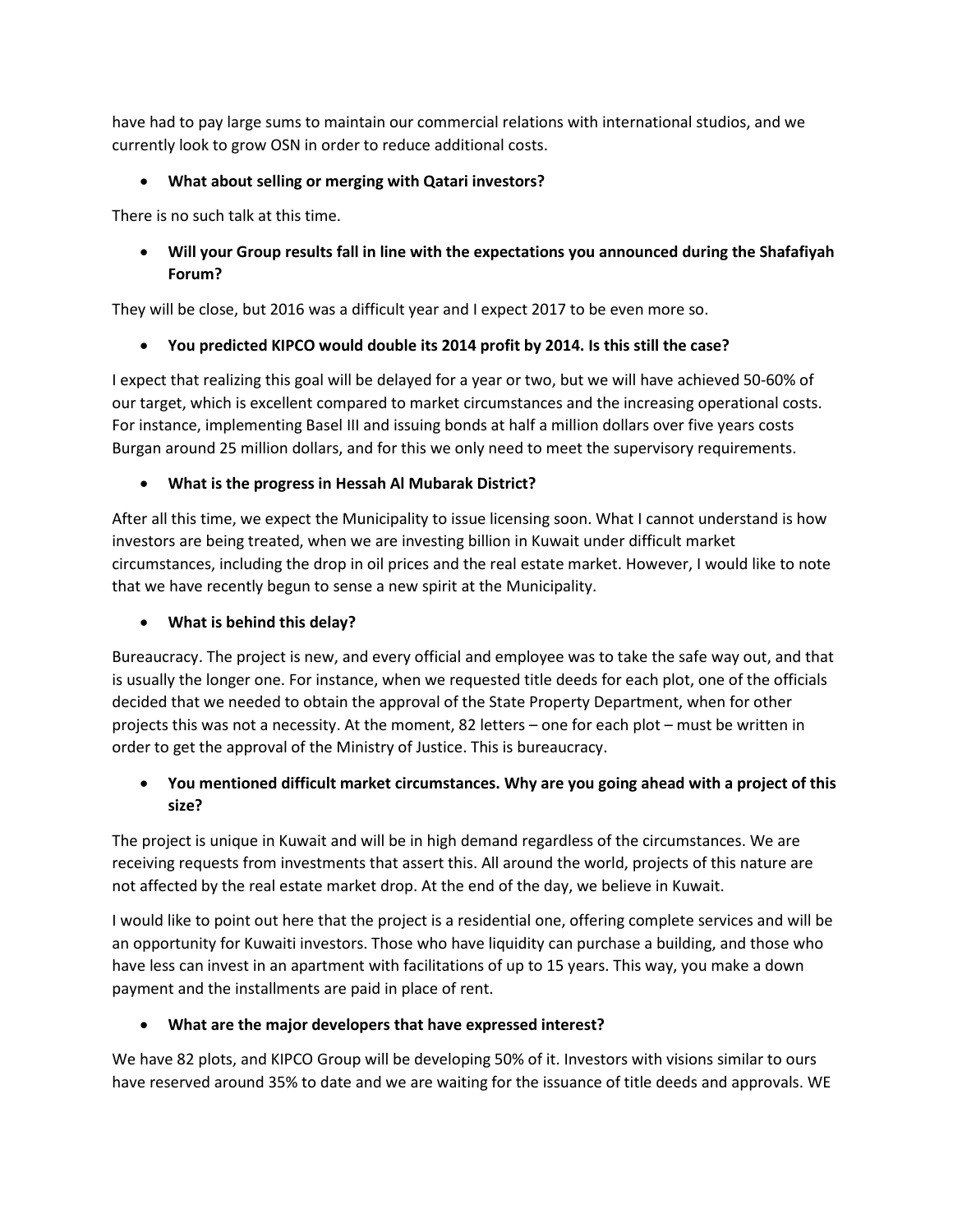expect the part that will be constructed by our Group will be complete in less than five years, and we believe that the other investors will be working along the same timeline.

### • **Do you believe that allowing expatriates to own property will boost the project?**

Of course, allowing this will reflect positively on the real estate sector.

### • **Will real estate investments be affected by electricity hikes in May?**

Yes, all commercial real estate will be affected. After the invasion, the private sector offers the government the option of constructing the first electricity plant in Zour, such that the private sector would then sell electricity to the government for 7 fils per kilowatt. At the time, it cost the government 16 fils to produce a kilowatt of electricity. What would have been better, to raise the price on citizens from 2 fils to 4, or reducing your production cost from 16 to 7 fils? This is what must happen now. After the government brings down the production cost to that offered by the private sector, the government can then ask citizens to bridge the gap gradually. The bottom line is that government institutions must be managed efficiently in order to reduce costs that citizens must bear.

#### **Highlighted topics**

#### **KIPCO applies the "whistleblower" principle**

When noting the importance of fighting corruption and the importance of enforcing the whistleblower law by the government, Mr Al Ayyar said that the whistleblower principle is applied across the KIPCO Group. Despite the Group companies being among the "cleanest" in the market, this principle protects the Group against corruption. He added that the bold application of this principle is part of the Group's risk management and internal audit procedures.

#### **Overspending numbers not surprising**

Regarding the Al Qabas report on the KD 1.3 billion in government fees that have not been collected from institutions, companies and individuals, Mr Al Ayyar said that this number is not surprising.

#### **Overspending: ten to one**

Regarding the KS 40 million saved by the government by reducing subsidies on gas, Mr Al Ayyar said that the government can save KD 10 in overspent money for every KD 1 it collects from citizens. He stressed the need to first but a stop to overspending, before collecting money from citizens. This, he said, would legitimize the government's demands and show that the government has does its part before demanding that citizens cap spending.

#### **The traffic law as an example**

Al Ayyar stressed the importance of enforcing the law to resolve social issues. As an example, he noted that applying the traffic law regarding cars that blocked traffic flow put an end to an endless problem overnight. What is required is for the law to be enforces on everyone, with no exception.

#### **Two unanswered questions**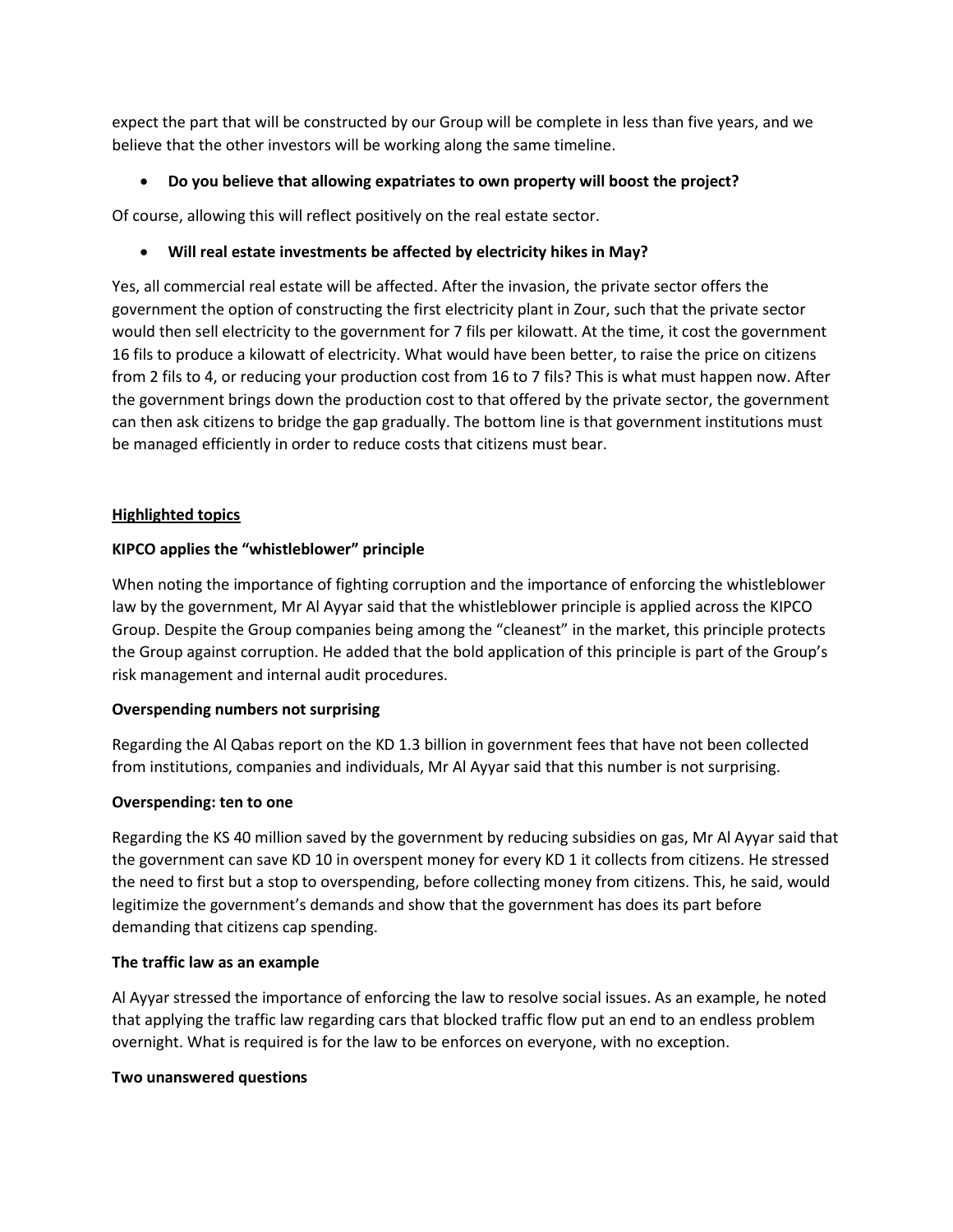Al Ayyar said: Since construction of Mubatak Al Kabeer Port commenced, the question has been whether this port will replace Shuwaikh Port and the industrial area, if only for environmental reasons and the protection of the bay, home to the best fish and prawns. The other question is, if Shuwaikh and Shuaiba Ports are to remain operational, what will be the purpose of Mubarak Al Kabeer Port?

#### **Optimistic towards Minister Al Sabeeh**

Asked about his opinion about the new ministerial positions introduced in the new cabinet, like the Ministry of Services and the Ministry of Economic Affairs, Mr Al Ayyar said: Names do not mean much. It is achievements that are important. I am very optimistic towards Minister Hind Al Sabeeh. She is an impressive woman and was very active in the previous government. I am impressed with her ability to deal with corruption files in the Ministry of Social Affairs. Taking a closer look, I am affiliated with an NGO that deals with learning difficulties, and I have witnessed how the minister has supported this NGO and others. We must not only criticize, but also commend those who take their positions seriously.

#### **Minister from the private sector**

When asked about his opinion in raising the number of female ministers, Mr Al Ayyar said: I propose raising the number of ministers from the private sector, men and women.

### **Former Minister: Increasing the salaries in public institutions will not cost the State anything!**

When talking about overspending in the construction of new government buildings, Mr Al Ayyar joked about a statement made by a former minister, who said at the time that the salary increase of employees of the oil sector "will not cost the government anything", as if the budget of the oil sector is not part of the State budget. After that we saw how salary increases were applied across other sectors, adding burden to the State budget.

### **Al Ayyar to the CMA: Time is money**

Referring to the delayed approvals from the CMA, Mr Al Ayyar said that approvals for bond issuances, when delayed, result in a price that the companies must pay because demand circumstances change or interest rates rise.

And in relation to Kuwait's delay in issuing sovereign bonds after the increase in US interest rates could raise the cost by some 70 points. Therefore, one must think about the right time to enter a market according to economic forecasts, which is what Saudi Arabia did when it entered the bond market as the right time.

#### **Oil operations and NBK**

In relation to the impact of the oil price drop on the banking sector, Mr Al Ayyar smiled and said that it is the State that has felt the impact, not the banks. He joked: Perhaps you mean NBK, which is the bank that deals with the oil sector. He added: NBK remains the largest of banks.

### **What did the Central Bank do for banks during the crisis?**

On the role of the Central Bank of Kuwait during the financial crisis, Mr Al Ayyar said: I have asked this question more than once, what did the Central Bank do for banks? Banks and shareholders bore losses in the billions of dinars, and in response the government injected deposits – deposits that were paid